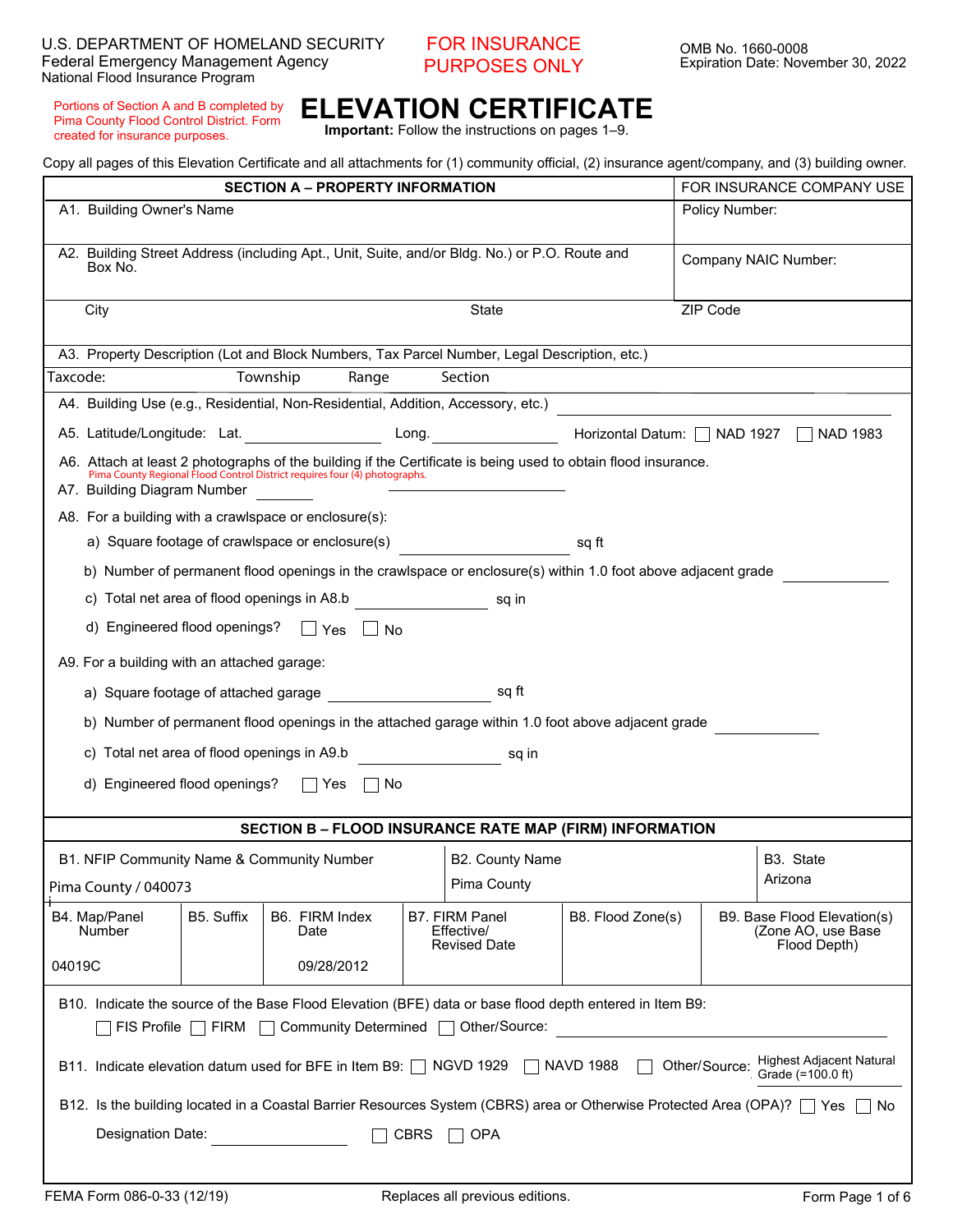# OMB No. 1660-0008<br>Expiration Date: November 30, 2022

| IMPORTANT: In these spaces, copy the corresponding information from Section A.                                                                                                                                                                                                                                                                                                                                                                                                                                                                                                                                                                                                                                                                                                                                                                                                                                                                                                                                                                                                                                                                                                                                                                                                                                                                                                                                                                                      | FOR INSURANCE COMPANY USE                                                                                                                                                                 |  |  |  |  |  |
|---------------------------------------------------------------------------------------------------------------------------------------------------------------------------------------------------------------------------------------------------------------------------------------------------------------------------------------------------------------------------------------------------------------------------------------------------------------------------------------------------------------------------------------------------------------------------------------------------------------------------------------------------------------------------------------------------------------------------------------------------------------------------------------------------------------------------------------------------------------------------------------------------------------------------------------------------------------------------------------------------------------------------------------------------------------------------------------------------------------------------------------------------------------------------------------------------------------------------------------------------------------------------------------------------------------------------------------------------------------------------------------------------------------------------------------------------------------------|-------------------------------------------------------------------------------------------------------------------------------------------------------------------------------------------|--|--|--|--|--|
| Building Street Address (including Apt., Unit, Suite, and/or Bldg. No.) or P.O. Route and Box No.                                                                                                                                                                                                                                                                                                                                                                                                                                                                                                                                                                                                                                                                                                                                                                                                                                                                                                                                                                                                                                                                                                                                                                                                                                                                                                                                                                   | Policy Number:                                                                                                                                                                            |  |  |  |  |  |
| ZIP Code<br>City<br><b>State</b><br>$\overline{\phantom{a}}$                                                                                                                                                                                                                                                                                                                                                                                                                                                                                                                                                                                                                                                                                                                                                                                                                                                                                                                                                                                                                                                                                                                                                                                                                                                                                                                                                                                                        | <b>Company NAIC Number</b>                                                                                                                                                                |  |  |  |  |  |
| <b>SECTION C - BUILDING ELEVATION INFORMATION (SURVEY REQUIRED)</b>                                                                                                                                                                                                                                                                                                                                                                                                                                                                                                                                                                                                                                                                                                                                                                                                                                                                                                                                                                                                                                                                                                                                                                                                                                                                                                                                                                                                 |                                                                                                                                                                                           |  |  |  |  |  |
| Construction Drawings*<br>□ Building Under Construction*<br>C1. Building elevations are based on:<br>$\mathbf{1}$<br>*A new Elevation Certificate will be required when construction of the building is complete.<br>C2. Elevations - Zones A1-A30, AE, AH, A (with BFE), VE, V1-V30, V (with BFE), AR, AR/A, AR/AE, AR/A1-A30, AR/AH, AR/AO.<br>Complete Items C2.a-h below according to the building diagram specified in Item A7. In Puerto Rico only, enter meters.<br>Benchmark Utilized:<br>Vertical Datum:<br>Indicate elevation datum used for the elevations in items a) through h) below.<br>NGVD 1929   NAVD 1988   Other/Source:<br>Datum used for building elevations must be the same as that used for the BFE.<br>a) Top of bottom floor (including basement, crawlspace, or enclosure floor)<br>b) Top of the next higher floor<br>c) Bottom of the lowest horizontal structural member (V Zones only)<br>d) Attached garage (top of slab)<br><u> 1989 - Johann Barbara, martxa a</u><br>e) Lowest elevation of machinery or equipment servicing the building<br>(Describe type of equipment and location in Comments)<br>f) Lowest adjacent (finished) grade next to building (LAG)<br><u> 1989 - Johann Stein, mars a</u><br>PCRFCD Note: Indicate lowest adjacent natural grade (LANG) in Section D.<br>g) Highest adjacent (finished) grade next to building (HAG)<br>PCRFCD Note: Indicate highest adjacent natural grade (HANG) in Section D. | <b>Finished Construction</b><br>Check the measurement used.<br>feet<br>meters<br>feet<br>meters<br>feet<br>meters<br>feet<br>meters<br>feet<br>meters<br>meters<br>teet<br>meters<br>feet |  |  |  |  |  |
| h) Lowest adjacent grade at lowest elevation of deck or stairs, including<br>structural support                                                                                                                                                                                                                                                                                                                                                                                                                                                                                                                                                                                                                                                                                                                                                                                                                                                                                                                                                                                                                                                                                                                                                                                                                                                                                                                                                                     | feet<br>meters                                                                                                                                                                            |  |  |  |  |  |
| <b>SECTION D-SURVEYOR, ENGINEER, OR ARCHITECT CERTIFICATION</b>                                                                                                                                                                                                                                                                                                                                                                                                                                                                                                                                                                                                                                                                                                                                                                                                                                                                                                                                                                                                                                                                                                                                                                                                                                                                                                                                                                                                     |                                                                                                                                                                                           |  |  |  |  |  |
| This certification is to be signed and sealed by a land surveyor, engineer, or architect authorized by law to certify elevation information.<br>I certify that the information on this Certificate represents my best efforts to interpret the data available. I understand that any false<br>statement may be punishable by fine or imprisonment under 18 U.S. Code, Section 1001.<br>Were latitude and longitude in Section A provided by a licensed land surveyor? $\Box$ Yes $\Box$ No<br>Certifier's Name<br>License Number                                                                                                                                                                                                                                                                                                                                                                                                                                                                                                                                                                                                                                                                                                                                                                                                                                                                                                                                    | $\Box$ Check here if attachments.                                                                                                                                                         |  |  |  |  |  |
|                                                                                                                                                                                                                                                                                                                                                                                                                                                                                                                                                                                                                                                                                                                                                                                                                                                                                                                                                                                                                                                                                                                                                                                                                                                                                                                                                                                                                                                                     |                                                                                                                                                                                           |  |  |  |  |  |
| Title                                                                                                                                                                                                                                                                                                                                                                                                                                                                                                                                                                                                                                                                                                                                                                                                                                                                                                                                                                                                                                                                                                                                                                                                                                                                                                                                                                                                                                                               |                                                                                                                                                                                           |  |  |  |  |  |
| <b>Company Name</b>                                                                                                                                                                                                                                                                                                                                                                                                                                                                                                                                                                                                                                                                                                                                                                                                                                                                                                                                                                                                                                                                                                                                                                                                                                                                                                                                                                                                                                                 |                                                                                                                                                                                           |  |  |  |  |  |
| Address                                                                                                                                                                                                                                                                                                                                                                                                                                                                                                                                                                                                                                                                                                                                                                                                                                                                                                                                                                                                                                                                                                                                                                                                                                                                                                                                                                                                                                                             |                                                                                                                                                                                           |  |  |  |  |  |
| ZIP Code<br>City<br>State<br>$\vert \mathbf{v} \vert$                                                                                                                                                                                                                                                                                                                                                                                                                                                                                                                                                                                                                                                                                                                                                                                                                                                                                                                                                                                                                                                                                                                                                                                                                                                                                                                                                                                                               |                                                                                                                                                                                           |  |  |  |  |  |
| Signature<br>Telephone<br>Date                                                                                                                                                                                                                                                                                                                                                                                                                                                                                                                                                                                                                                                                                                                                                                                                                                                                                                                                                                                                                                                                                                                                                                                                                                                                                                                                                                                                                                      | Ext.                                                                                                                                                                                      |  |  |  |  |  |
| Copy all pages of this Elevation Certificate and all attachments for (1) community official, (2) insurance agent/company, and (3) building owner.                                                                                                                                                                                                                                                                                                                                                                                                                                                                                                                                                                                                                                                                                                                                                                                                                                                                                                                                                                                                                                                                                                                                                                                                                                                                                                                   |                                                                                                                                                                                           |  |  |  |  |  |
| Comments (including type of equipment and location, per C2(e), if applicable)<br>Lowest adjacent natural grade is _________________<br>The elevation of the bottom of the structural frame of the manufactured home is _______________.                                                                                                                                                                                                                                                                                                                                                                                                                                                                                                                                                                                                                                                                                                                                                                                                                                                                                                                                                                                                                                                                                                                                                                                                                             | is/are above this elevation.                                                                                                                                                              |  |  |  |  |  |
|                                                                                                                                                                                                                                                                                                                                                                                                                                                                                                                                                                                                                                                                                                                                                                                                                                                                                                                                                                                                                                                                                                                                                                                                                                                                                                                                                                                                                                                                     |                                                                                                                                                                                           |  |  |  |  |  |

**ELEVATION CERTIFICATE**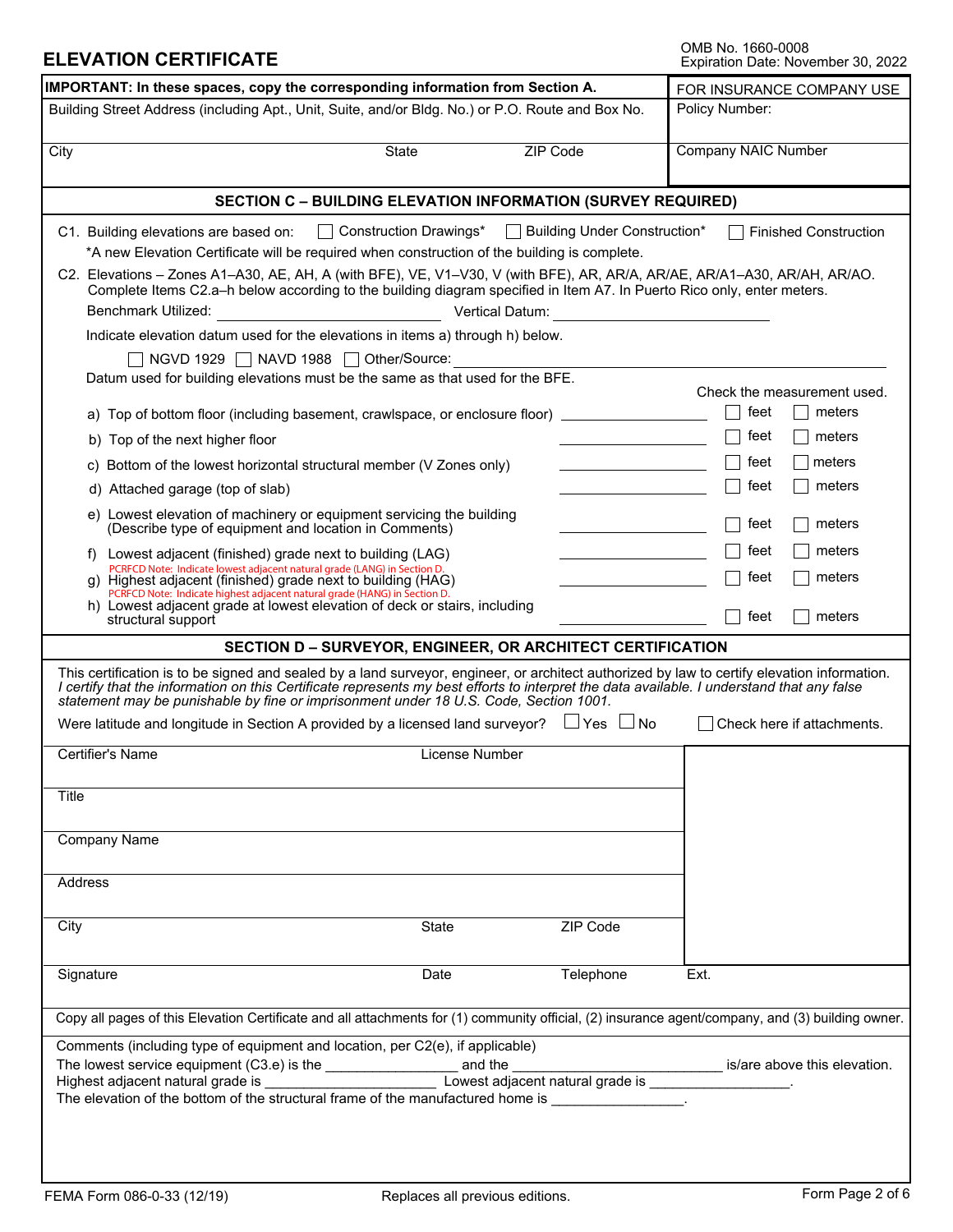### **ELEVATION CERTIFICATE**

| IMPORTANT: In these spaces, copy the corresponding information from Section A.                                                                                                                                                                                                    |                                   |                 |           | FOR INSURANCE COMPANY USE                                               |  |  |
|-----------------------------------------------------------------------------------------------------------------------------------------------------------------------------------------------------------------------------------------------------------------------------------|-----------------------------------|-----------------|-----------|-------------------------------------------------------------------------|--|--|
| Building Street Address (including Apt., Unit, Suite, and/or Bldg. No.) or P.O. Route and Box No.                                                                                                                                                                                 |                                   |                 |           | Policy Number:                                                          |  |  |
| City                                                                                                                                                                                                                                                                              | State<br>$\overline{\phantom{0}}$ | <b>ZIP Code</b> |           | <b>Company NAIC Number</b>                                              |  |  |
| <b>SECTION E - BUILDING ELEVATION INFORMATION (SURVEY NOT REQUIRED)</b><br>FOR ZONE AO AND ZONE A (WITHOUT BFE)                                                                                                                                                                   |                                   |                 |           |                                                                         |  |  |
| For Zones AO and A (without BFE), complete Items E1–E5. If the Certificate is intended to support a LOMA or LOMR-F request,<br>complete Sections A, B, and C. For Items E1–E4, use natural grade, if available. Check the measurement used. In Puerto Rico only,<br>enter meters. |                                   |                 |           |                                                                         |  |  |
| E1. Provide elevation information for the following and check the appropriate boxes to show whether the elevation is above or below<br>the highest adjacent grade (HAG) and the lowest adjacent grade (LAG).<br>a) Top of bottom floor (including basement,                       |                                   |                 |           |                                                                         |  |  |
| crawlspace, or enclosure) is<br>b) Top of bottom floor (including basement,                                                                                                                                                                                                       |                                   | feet            | meters    | below the HAG.<br>above or                                              |  |  |
| crawlspace, or enclosure) is                                                                                                                                                                                                                                                      |                                   | ∣ feet          | meters    | $\vert$ above or $\vert$ below the LAG.                                 |  |  |
| E2. For Building Diagrams 6–9 with permanent flood openings provided in Section A Items 8 and/or 9 (see pages 1–2 of Instructions),<br>the next higher floor (elevation C2.b in<br>the diagrams) of the building is                                                               |                                   | feet            | meters    | above or $\Box$ below the HAG.                                          |  |  |
| E3. Attached garage (top of slab) is                                                                                                                                                                                                                                              |                                   | feet            | meters    | above or $\parallel$ below the HAG.                                     |  |  |
| E4. Top of platform of machinery and/or equipment<br>servicing the building is                                                                                                                                                                                                    |                                   | ∣feet           | meters    | above or $\parallel$ below the HAG.                                     |  |  |
| E5. Zone AO only: If no flood depth number is available, is the top of the bottom floor elevated in accordance with the community's<br>floodplain management ordinance?<br>$\Box$ Yes                                                                                             | No<br>$\mathbf{I}$                |                 |           | Unknown. The local official must certify this information in Section G. |  |  |
| <b>SECTION F - PROPERTY OWNER (OR OWNER'S REPRESENTATIVE) CERTIFICATION</b>                                                                                                                                                                                                       |                                   |                 |           |                                                                         |  |  |
| The property owner or owner's authorized representative who completes Sections A, B, and E for Zone A (without a FEMA-issued or<br>community-issued BFE) or Zone AO must sign here. The statements in Sections A, B, and E are correct to the best of my knowledge.               |                                   |                 |           |                                                                         |  |  |
| Property Owner or Owner's Authorized Representative's Name                                                                                                                                                                                                                        |                                   |                 |           |                                                                         |  |  |
| <b>Address</b>                                                                                                                                                                                                                                                                    | City                              |                 | State     | ZIP Code<br>$\blacktriangleleft$                                        |  |  |
| Signature                                                                                                                                                                                                                                                                         | Date                              |                 | Telephone |                                                                         |  |  |
| Comments                                                                                                                                                                                                                                                                          |                                   |                 |           |                                                                         |  |  |
|                                                                                                                                                                                                                                                                                   |                                   |                 |           |                                                                         |  |  |
|                                                                                                                                                                                                                                                                                   |                                   |                 |           |                                                                         |  |  |
|                                                                                                                                                                                                                                                                                   |                                   |                 |           |                                                                         |  |  |
|                                                                                                                                                                                                                                                                                   |                                   |                 |           |                                                                         |  |  |
|                                                                                                                                                                                                                                                                                   |                                   |                 |           |                                                                         |  |  |
|                                                                                                                                                                                                                                                                                   |                                   |                 |           |                                                                         |  |  |
|                                                                                                                                                                                                                                                                                   |                                   |                 |           |                                                                         |  |  |
|                                                                                                                                                                                                                                                                                   |                                   |                 |           |                                                                         |  |  |
|                                                                                                                                                                                                                                                                                   |                                   |                 |           |                                                                         |  |  |
|                                                                                                                                                                                                                                                                                   |                                   |                 |           |                                                                         |  |  |
|                                                                                                                                                                                                                                                                                   |                                   |                 |           |                                                                         |  |  |
|                                                                                                                                                                                                                                                                                   |                                   |                 |           | Check here if attachments.                                              |  |  |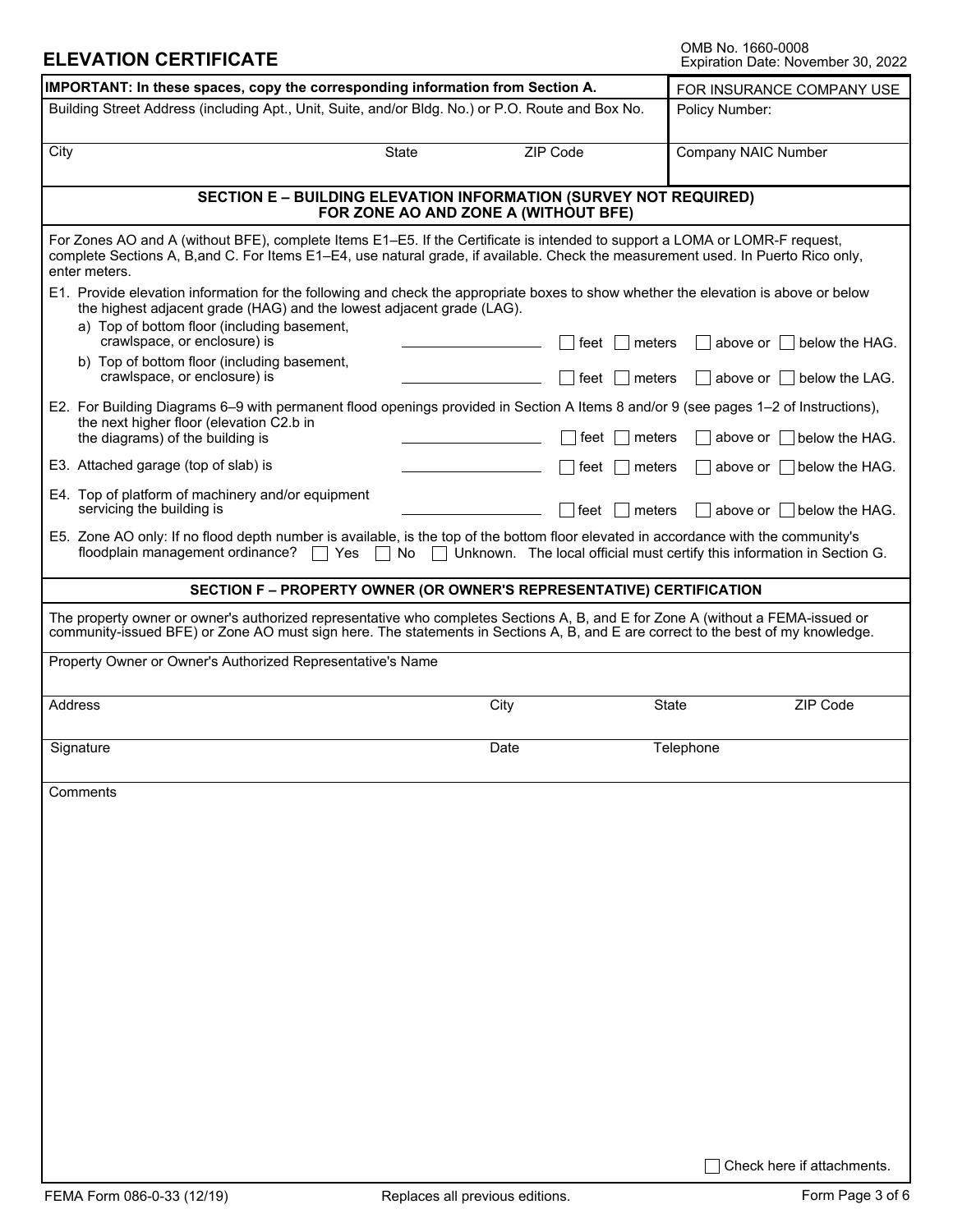### **ELEVATION CERTIFICATE**

OMB No. 1660-0008<br>Expiration Date: November 30, 2022

| IMPORTANT: In these spaces, copy the corresponding information from Section A.                                                                                                                                                                                                                                                         | FOR INSURANCE COMPANY USE                                                                                                 |                |                                                        |  |  |  |
|----------------------------------------------------------------------------------------------------------------------------------------------------------------------------------------------------------------------------------------------------------------------------------------------------------------------------------------|---------------------------------------------------------------------------------------------------------------------------|----------------|--------------------------------------------------------|--|--|--|
| Building Street Address (including Apt., Unit, Suite, and/or Bldg. No.) or P.O. Route and Box No.                                                                                                                                                                                                                                      |                                                                                                                           | Policy Number: |                                                        |  |  |  |
| City                                                                                                                                                                                                                                                                                                                                   | <b>ZIP Code</b><br>State<br>$\blacktriangledown$                                                                          |                | <b>Company NAIC Number</b>                             |  |  |  |
|                                                                                                                                                                                                                                                                                                                                        | <b>SECTION G - COMMUNITY INFORMATION (OPTIONAL)</b>                                                                       |                |                                                        |  |  |  |
| The local official who is authorized by law or ordinance to administer the community's floodplain management ordinance can complete<br>Sections A, B, C (or E), and G of this Elevation Certificate. Complete the applicable item(s) and sign below. Check the measurement<br>used in Items G8-G10. In Puerto Rico only, enter meters. |                                                                                                                           |                |                                                        |  |  |  |
| The information in Section C was taken from other documentation that has been signed and sealed by a licensed surveyor,<br>G1. $\Box$<br>engineer, or architect who is authorized by law to certify elevation information. (Indicate the source and date of the elevation<br>data in the Comments area below.)                         |                                                                                                                           |                |                                                        |  |  |  |
| G2.<br>or Zone AO.                                                                                                                                                                                                                                                                                                                     | A community official completed Section E for a building located in Zone A (without a FEMA-issued or community-issued BFE) |                |                                                        |  |  |  |
| G3.                                                                                                                                                                                                                                                                                                                                    | The following information (Items G4-G10) is provided for community floodplain management purposes.                        |                |                                                        |  |  |  |
| G4. Permit Number                                                                                                                                                                                                                                                                                                                      | G5. Date Permit Issued                                                                                                    |                | G6. Date Certificate of<br>Compliance/Occupancy Issued |  |  |  |
| G7. This permit has been issued for:                                                                                                                                                                                                                                                                                                   | New Construction $\Box$ Substantial Improvement                                                                           |                |                                                        |  |  |  |
| G8. Elevation of as-built lowest floor (including basement)<br>of the building:                                                                                                                                                                                                                                                        |                                                                                                                           | feet           | meters<br>$\mathbf{I}$<br>Datum                        |  |  |  |
| G9. BFE or (in Zone AO) depth of flooding at the building site: ________________                                                                                                                                                                                                                                                       |                                                                                                                           | feet           | meters<br>Datum                                        |  |  |  |
| G10. Community's design flood elevation:                                                                                                                                                                                                                                                                                               |                                                                                                                           | feet           | meters<br>$\blacksquare$<br>Datum                      |  |  |  |
| <b>Local Official's Name</b>                                                                                                                                                                                                                                                                                                           | <b>Title</b>                                                                                                              |                |                                                        |  |  |  |
| <b>Community Name</b>                                                                                                                                                                                                                                                                                                                  | Telephone                                                                                                                 |                |                                                        |  |  |  |
| Signature                                                                                                                                                                                                                                                                                                                              | Date                                                                                                                      |                |                                                        |  |  |  |
| Comments (including type of equipment and location, per C2(e), if applicable)                                                                                                                                                                                                                                                          |                                                                                                                           |                |                                                        |  |  |  |
|                                                                                                                                                                                                                                                                                                                                        |                                                                                                                           |                |                                                        |  |  |  |
|                                                                                                                                                                                                                                                                                                                                        |                                                                                                                           |                |                                                        |  |  |  |
|                                                                                                                                                                                                                                                                                                                                        |                                                                                                                           |                |                                                        |  |  |  |
|                                                                                                                                                                                                                                                                                                                                        |                                                                                                                           |                |                                                        |  |  |  |
|                                                                                                                                                                                                                                                                                                                                        |                                                                                                                           |                |                                                        |  |  |  |
|                                                                                                                                                                                                                                                                                                                                        |                                                                                                                           |                |                                                        |  |  |  |
|                                                                                                                                                                                                                                                                                                                                        |                                                                                                                           |                |                                                        |  |  |  |
|                                                                                                                                                                                                                                                                                                                                        |                                                                                                                           |                | Check here if attachments.                             |  |  |  |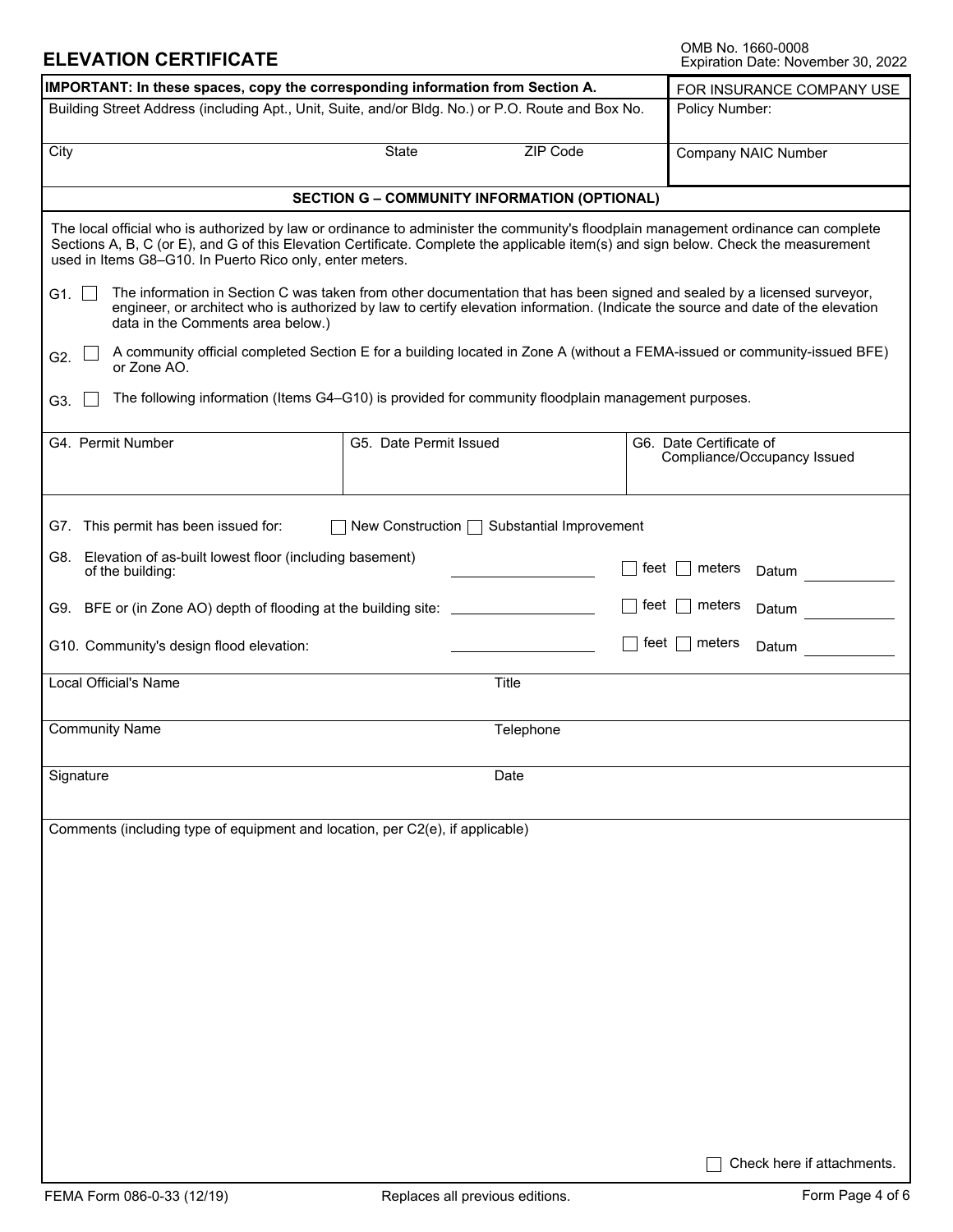| <b>ELEVATION CERTIFICATE</b>                                                                                                                                                                                                                                                                                                                                                                                                                                                                                                              |       | <b>BUILDING PHOTOGRAPHS</b><br>See Instructions for Item A6. | OMB No. 1660-0008<br>Expiration Date: November 30, 2022 |                 |
|-------------------------------------------------------------------------------------------------------------------------------------------------------------------------------------------------------------------------------------------------------------------------------------------------------------------------------------------------------------------------------------------------------------------------------------------------------------------------------------------------------------------------------------------|-------|--------------------------------------------------------------|---------------------------------------------------------|-----------------|
| IMPORTANT: In these spaces, copy the corresponding information from Section A.                                                                                                                                                                                                                                                                                                                                                                                                                                                            |       |                                                              | FOR INSURANCE COMPANY USE                               |                 |
| Building Street Address (including Apt., Unit, Suite, and/or Bldg. No.) or P.O. Route and Box No.                                                                                                                                                                                                                                                                                                                                                                                                                                         |       |                                                              | Policy Number:                                          |                 |
| City                                                                                                                                                                                                                                                                                                                                                                                                                                                                                                                                      | State | <b>ZIP Code</b><br>$\vert \vert$                             | <b>Company NAIC Number</b>                              |                 |
| If using the Elevation Certificate to obtain NFIP flood insurance, affix at least 2 building photographs below according to the<br>instructions for Item A6. Identify all photographs with date taken; "Front View" and "Rear View"; and, if required, "Right Side View" and<br>"Left Side View." When applicable, photographs must show the foundation with representative examples of the flood openings or<br>vents, as indicated in Section A8. If submitting more photographs than will fit on this page, use the Continuation Page. |       |                                                              |                                                         |                 |
|                                                                                                                                                                                                                                                                                                                                                                                                                                                                                                                                           |       |                                                              |                                                         |                 |
|                                                                                                                                                                                                                                                                                                                                                                                                                                                                                                                                           |       |                                                              |                                                         |                 |
|                                                                                                                                                                                                                                                                                                                                                                                                                                                                                                                                           |       |                                                              |                                                         |                 |
|                                                                                                                                                                                                                                                                                                                                                                                                                                                                                                                                           |       |                                                              |                                                         |                 |
|                                                                                                                                                                                                                                                                                                                                                                                                                                                                                                                                           |       |                                                              |                                                         |                 |
|                                                                                                                                                                                                                                                                                                                                                                                                                                                                                                                                           |       |                                                              |                                                         |                 |
|                                                                                                                                                                                                                                                                                                                                                                                                                                                                                                                                           |       |                                                              |                                                         |                 |
|                                                                                                                                                                                                                                                                                                                                                                                                                                                                                                                                           |       | Photo One                                                    |                                                         |                 |
| Photo One Caption                                                                                                                                                                                                                                                                                                                                                                                                                                                                                                                         |       |                                                              |                                                         | Clear Photo One |
|                                                                                                                                                                                                                                                                                                                                                                                                                                                                                                                                           |       |                                                              |                                                         |                 |
|                                                                                                                                                                                                                                                                                                                                                                                                                                                                                                                                           |       |                                                              |                                                         |                 |
|                                                                                                                                                                                                                                                                                                                                                                                                                                                                                                                                           |       |                                                              |                                                         |                 |
|                                                                                                                                                                                                                                                                                                                                                                                                                                                                                                                                           |       |                                                              |                                                         |                 |
|                                                                                                                                                                                                                                                                                                                                                                                                                                                                                                                                           |       |                                                              |                                                         |                 |
|                                                                                                                                                                                                                                                                                                                                                                                                                                                                                                                                           |       |                                                              |                                                         |                 |
|                                                                                                                                                                                                                                                                                                                                                                                                                                                                                                                                           |       |                                                              |                                                         |                 |
|                                                                                                                                                                                                                                                                                                                                                                                                                                                                                                                                           |       | Photo Two                                                    |                                                         |                 |
| Photo Two Caption                                                                                                                                                                                                                                                                                                                                                                                                                                                                                                                         |       |                                                              |                                                         | Clear Photo Two |